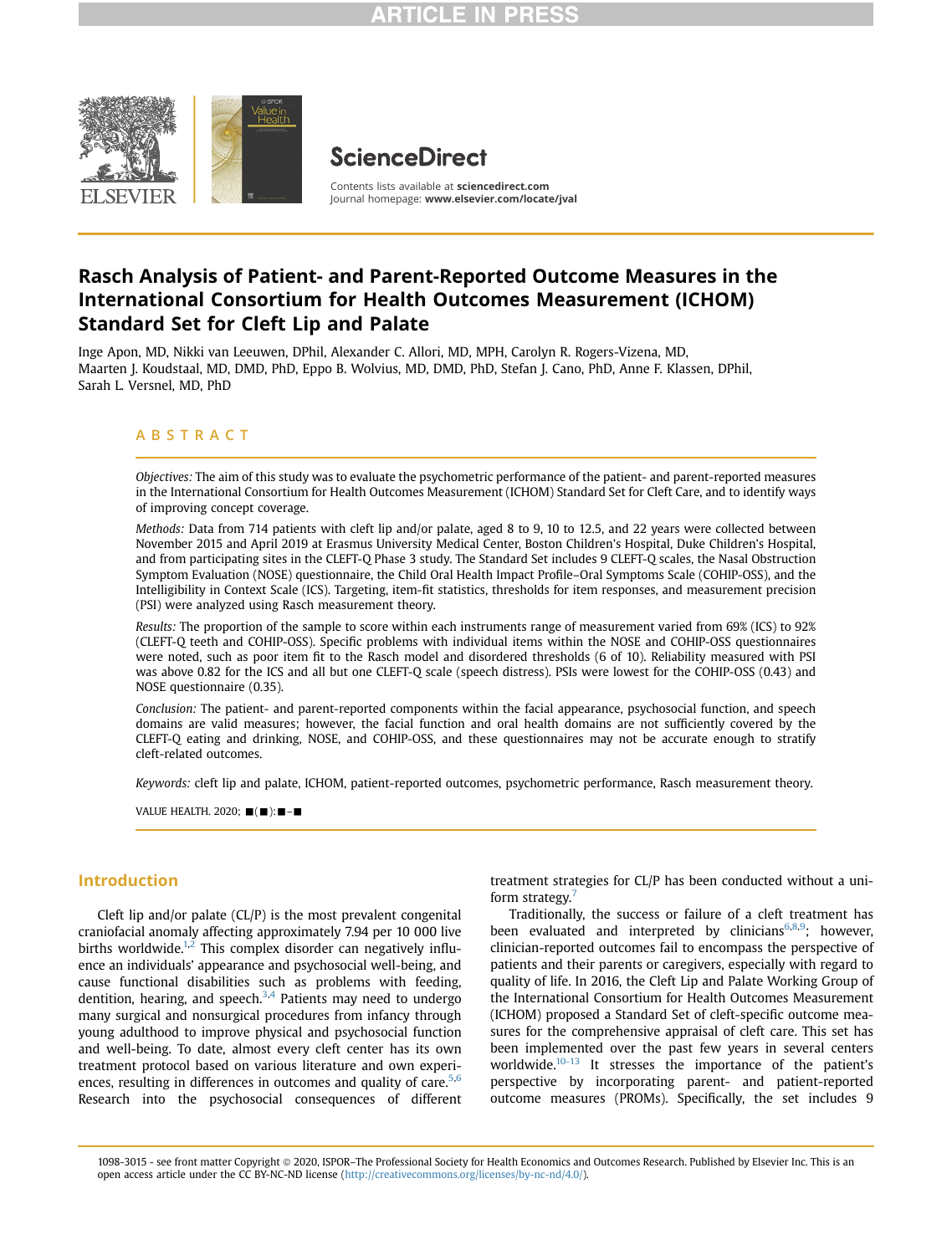#### $2$  value in Health  $\blacksquare$  2020

CLEFT-Q scales,<sup>14-16</sup> the Child Oral Health Impact Profile-Oral Symptoms Scale (COHIP-OSS), $17$  the Nasal Obstruction Symptom Evaluation (NOSE) questionnaire, $18$  and the parent-reported Intelligibility in Context Scale  $(ICS)$ .<sup>[19](#page-8-2)</sup> These instruments were chosen to cover core concepts of facial appearance, psychosocial function, speech, facial function (including eating/drinking and breathing), and oral health. Each of these conceptual domains should be assessed using clinically relevant, reliable, and valid scales to properly inform clinical decision making and to facilitate future comparative effectiveness research and qualityimprovement projects.

In encouraging the adoption of any standardized outcomesassessment framework, it is essential to verify that each of the included measures is robust enough to accurately and reliably appraise the corresponding conceptual construct or outcome domain. To that end, the aim of this study was to evaluate the psychometric performance of the patient- and parent-reported outcome measures in the ICHOM Standard Set for Cleft Care, such that we might gain insight into potential gaps of concept coverage.

## Methods

## Study Setting

De-identified CL/P outcome data were collected prospectively in clinical practice between November 2015 and April 2019 at Erasmus University Medical Center, Duke Children's Hospital, Boston Children's Hospital, and at international centers participating in the CLEFT-Q phase 3 study (Canada, United States, United Kingdom) led by researchers of McMaster University. The aim of the phase 3 study was to measure change in outcomes following 4 specific cleft-related procedures (alveolar bone grafting, secondary cleft lip revision, jaw surgery, and rhinoplasty). Research ethics approvals were obtained at the Institutional Review Board of each center.

### Patient Population

All patients with orofacial clefts were eligible for data collection. They were all treated by a multidisciplinary cleft team. Cleft phenotypic categories were specified as follows: cleft lip (CL); cleft palate (CP); cleft lip and alveolus (CLA); and cleft lip and palate (CLAP). Outcomes were measured at time points defined by patient's age: T8 (range 8-9), T12 (range 10-12.5), and T22 (22 years or end of treatment, whichever is soonest).<sup>10</sup> Outcome data were collected electronically via home-based computer, an iPad at clinics, or paper and pencil and stored with REDCap<sup>20[,21](#page-8-4)</sup> or Gemstracker,<sup>11</sup> dependent on the site's preferences (Supplemental Materials S1). All scales were administered in the native language of the country where each institution is located using approved translations of the instruments.

## Patient-Reported Outcome Measures

The outcome measures assessed in this study include 9 patient-reported CLEFT-Q scales, the patient-reported COHIP-OSS and NOSE questionnaire, and the parent-reported ICS.

The CLEFT-Q is a rigorously developed, cleft-specific instrument focusing on 3 major domains: appearance, facial function, and health-related quality of life. $14-16$  Each major domain was further broken down conceptually into subdomains, based on thematic content analysis of extensive focus groups and semi-structured interviews.<sup>[16](#page-8-5)</sup> The CLEFT-Q face, jaws, teeth, psychological, school, social, speech function, and speech distress scales and the CLEFT-Q eating and drinking checklist were adopted as

part of the ICHOM Standard Set. For the assessment of oral health, the Child Oral Health Impact Profile–Oral Symptoms Scale (COHIP-OSS) was included. The COHIP-OSS is a subscale of the larger COHIP, which was developed to measure various outcomes on oral health in school-aged children with different oral conditions, including  $CL/P<sub>17,22</sub>$  $CL/P<sub>17,22</sub>$  $CL/P<sub>17,22</sub>$ 

For assessing the quality of life related to nasal breathing, the Nasal Obstructive Symptom Evaluation (NOSE) questionnaire was adopted. $18,23$  $18,23$  This questionnaire was developed to evaluate breathing outcomes of rhinoplasty and/or septoplasty treatment in adults. $<sup>2</sup>$ </sup>

For speech, the Intelligibility in Context Scale (ICS) was developed to discriminate children with speech difficulties.<sup>[19](#page-8-2)</sup> Because parents and family play an important role in representing the young patient with cleft, they were invited to complete the ICS by rating the degree of their children's intelligibility when speaking to various communication partners.

More information on the scales, including the core concepts measured, timing for completion, and example questions can be found in [Table 1.](#page-2-0)

### Statistical Analysis

Descriptive analyses were performed using SPSS software (IBM SPSS Statistics for Windows, Version 25.0, released 2017, IBM Corp). To provide insights into the performances of the PROMs, we applied Rasch measurement theory using RUMM 2030 software (RUMM version 2030, 1997-2020, RUMM Laboratory Pty Ltd) to our dataset with polytomous response options. Rasch analysis is a method that examines the extent to which the patient's responses match the predictions of the responses from the mathematical, logistic Rasch model. The difference between the expected and observed responses indicate the degree of rigorous measure-ment.<sup>[25-29](#page-8-9)</sup> Within RUMM, we used the Partial-Credit Model, as this places no constraints on the threshold parameters. For this study, the following 4 keystones of Rasch measurement theory were assessed:

#### Targeting

The extent to which the distribution of the responses of the sample matches the range that can be measured by a specific scale is called targeting. Targeting is evaluated both graphically as with the percentage of the sample to score within the scale's range. When the sample is normally distributed and matches the construct as defined by the sample, a high percentage will be reached. A lower percentage corresponds with more mismatch and suggests that some patients' real ability cannot be determined with the scale.

#### Item-fit statistics

To evaluate whether responses are consistent with the expectations of the Rasch model, 3 fit indicators were examined: the  $\chi^2$  values (item-trait interaction), the log residuals (item-person interaction), and the item characteristic curves. The ideal fit residuals are between  $-2.5$  and  $+2.5$  with  $\chi^2$  values nonsignificant after Bonferroni adjustment. Inconsistent use of response options or multidimensionality can contribute to individual item misfit.

### Thresholds for item response options

The thresholds between the response options of the scales were examined to determine whether they were used in an orderly fashion. Disordered thresholds can occur as a consequence of unclear definitions, too many response options, or underutili-zation of an option.<sup>[27](#page-8-10)</sup>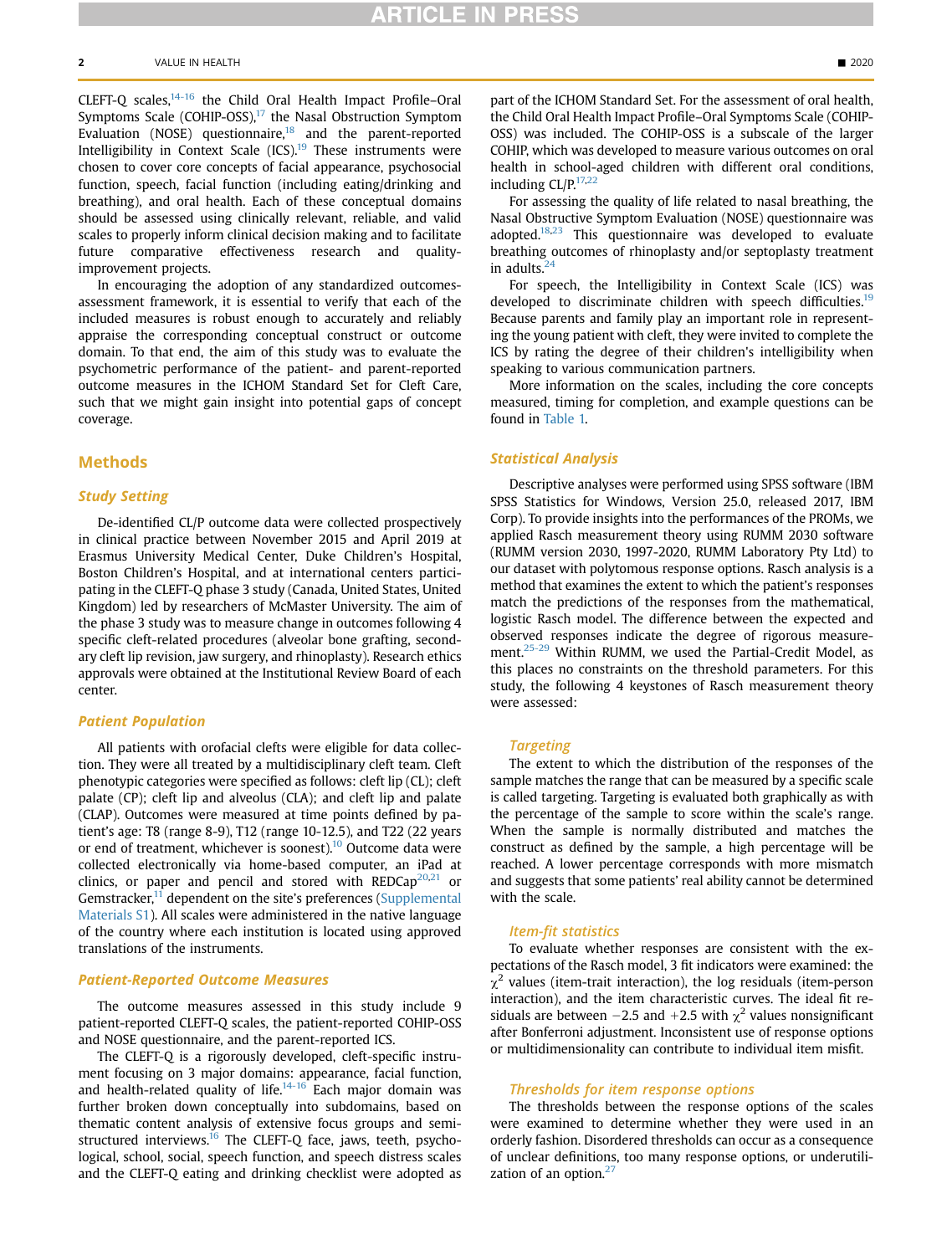<span id="page-2-0"></span>

|  |  |  |  | Table 1. Overview of the patient- and parent-reported outcome measures in the ICHOM Standard Set for Cleft Care. |
|--|--|--|--|------------------------------------------------------------------------------------------------------------------|
|--|--|--|--|------------------------------------------------------------------------------------------------------------------|

| <b>Concept</b>           | <b>Scale</b>                                          | of.<br>items | <b>Number Cleft phenotypes Time</b><br>assessed | points<br>(years) | <b>Examples of</b><br>questions                                                                                                                                                                                                         | <b>Response options</b>                                      |
|--------------------------|-------------------------------------------------------|--------------|-------------------------------------------------|-------------------|-----------------------------------------------------------------------------------------------------------------------------------------------------------------------------------------------------------------------------------------|--------------------------------------------------------------|
| Facial<br>appearance     | CLEFT-Q face (patient-<br>reported)                   | 9            | CL, CP, CLA, CLAP                               |                   | 8, 12, 22 How much do you like<br>-  how your face looks<br>when you look your<br>best?<br>-  how your face looks<br>when you smile?                                                                                                    | Not at all, a little bit, quite a<br>bit, very much          |
|                          | CLEFT-Q teeth (patient-<br>reported)                  | 8            | CL, CP, CLA, CLAP                               |                   | 8, 12, 22 How much do you like  Not at all, a little bit, quite a<br>-  the size of your teeth? bit, very much<br>$-$ how straight your<br>teeth look?                                                                                  |                                                              |
|                          | CLEFT-Q jaws (patient-<br>reported)                   | 7            | CL, CP, CLA, CLAP                               | 12, 22            | How much do you like<br>-  the size of your jaws? bit, very much<br>-  how your jaws look<br>from the side?                                                                                                                             | Not at all, a little bit, quite a                            |
| Psychosocial<br>function | CLEFT-Q psychological<br>(patient-reported)           | 10           | CL, CP, CLA, CLAP                               | 12                | How do you feel?<br>- I am happy with my life. always<br>- I feel confident.                                                                                                                                                            | Never, sometimes, often,                                     |
|                          | CLEFT-Q social (patient-<br>reported)                 | 10           | CL, CP, CLA, CLAP                               | 8, 22             | How is your social life?<br>- I have fun with friends.<br>- I feel like I fit in.                                                                                                                                                       | Never, sometimes, often,<br>always                           |
|                          | CLEFT-Q school (patient-<br>reported)                 | 10           | CL, CP, CLA, CLAP                               | 12                | How is your school life?<br>- I like seeing my friends at always<br>school.<br>- I feel safe at school (not<br>bullied).                                                                                                                | Never, sometimes, often,                                     |
| Speech                   | CLEFT-Q speech distress<br>(patient-reported)         | 10           | CP, CLAP                                        | 12, 22            | How do you feel about<br>speaking?<br>- I get teased about my<br>speech.<br>- I get upset when I need<br>to repeat myself.                                                                                                              | Always, sometimes, never                                     |
|                          | CLEFT-Q speech function<br>(patient-reported)         | 12           | CP, CLAP                                        | 12, 22            | How is your speech?<br>- It is hard for my family to<br>understand my speech.<br>- I need to concentrate to<br>speak well.                                                                                                              | Always, sometimes, never                                     |
|                          | Intelligibility in Context<br>Scale (parent-reported) | 7            | CP, CLAP                                        | 12                | Think about your child's<br>speech intelligibility over<br>the past month and<br>identify the degree of<br>understanding.<br>- Do you understand your<br>child?<br>- Do immediate members<br>of your family under-<br>stand your child? | Never, rarely, sometimes,<br>usually, always                 |
| <b>Facial function</b>   | CLEFT-Q eating and<br>drinking (patient-<br>reported) | 9            | CP, CLA, CLAP                                   |                   | 8, 12, 22 How is your eating and<br>drinking?<br>- Food falls out of my<br>mouth when I eat.<br>- Food or drinks go up my<br>nose.                                                                                                      | Always, often, sometimes,<br>never                           |
|                          | NOSE (patient-<br>reported)                           | 5            | CL, CP, CLA, CLAP                               | 8, 12             | How much of a problem<br>were the following<br>conditions for you?<br>- Nasal blockage or<br>obstruction.<br>- Trouble breathing<br>through my nose.                                                                                    | No problem, mild,<br>moderate, fairly bad,<br>severe problem |
|                          |                                                       |              |                                                 |                   |                                                                                                                                                                                                                                         | continued on next page                                       |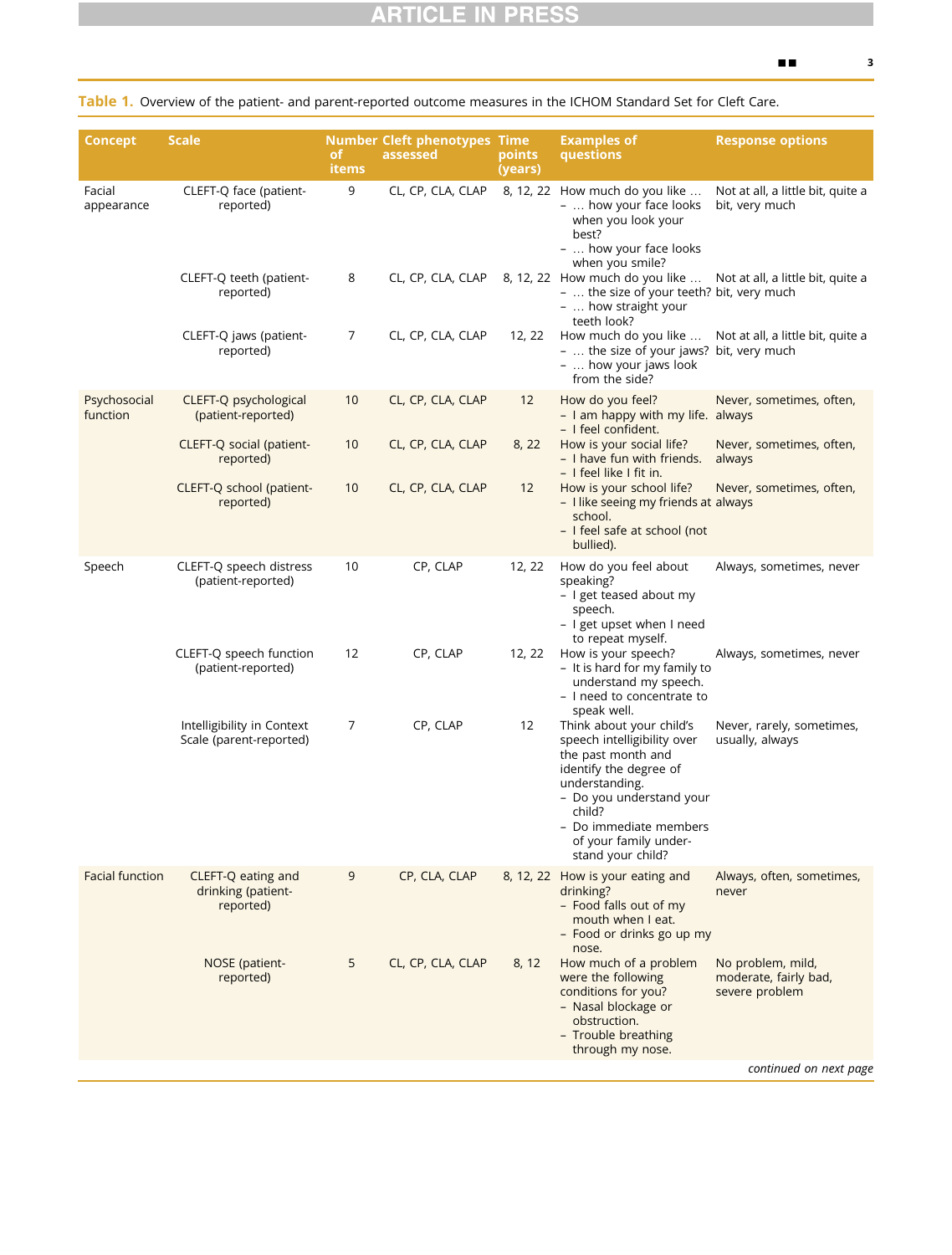## Table 1. Continued

| <b>Concept</b> | <b>Scale</b>                     | <b>of</b><br><b>items</b> | <b>Number Cleft phenotypes Time</b><br>assessed | points<br>(vears) | <b>Examples of</b><br>questions                                                                                    | <b>Response options</b>                            |
|----------------|----------------------------------|---------------------------|-------------------------------------------------|-------------------|--------------------------------------------------------------------------------------------------------------------|----------------------------------------------------|
| Oral health    | COHIP-OSS (patient-<br>reported) |                           | CP, CLA, CLAP                                   | 8.12              | In the past 3 months, have Never, almost never,<br>VOU<br>$-$ had pain in your<br>teeth?<br>$-$ had bleeding gums? | sometimes, fairly often,<br>almost all of the time |

The measured core concepts including measurement instruments, number of items per scale, phenotypic groups, age groups for scale completion, and examples of questions with their response options are presented.

CL indicates cleft lip; CLA, cleft lip and alveolus; CLAP, cleft lip and palate; COHIP-OSS, Child Oral Health Impact Profile–Oral Symptoms Scale; CP, cleft palate; ICHOM, International Consortium for Health Outcomes Measurement; NOSE, Nasal Obstruction Symptom Evaluation.

### Measurement precision

For each scale, the estimated measurement precision is given by the person separation index (PSI). Extreme values were withdrawn from the analyses. A higher PSI indicates higher reliability and a better discrimination among patients with different outcomes. A PSI of 0.7 is the lowest level of acceptability and is able to differentiate 3 groups.<sup>[30](#page-8-11)</sup>

Although Rasch measurement theory may also be applied toward the exploration of differences in item functioning between centers or countries, we did not address differential item functioning (DIF) in this study. For the majority of the scales included in the Standard Set, DIF has been investigated before; DIF was examined in the CLEFT-Q international field-test study with 2434 patients from 10 countries. In 23 of the 110 CLEFT-Q items, DIF was identified by country, but was shown to have negligible impact on scoring. $14$ 

## **Results**

A total of 714 unique patients with CL/P completed at least one of the scales (as appropriate based on cleft phenotype and age), resulting in 748 assessments available for analysis. In total, 60%  $(n = 425)$  of patients were found to have CLAP, and  $55\%$   $(n = 391)$  of patients were male. Further demographics are presented in [Table 2](#page-3-0).

Results of the Rasch analyses are presented in [Table 3.](#page-4-0) With regard to **targeting**, the highest percentages of participants to score within the scales' measurement ranges were the CLEFT-Q teeth and the COHIP-OSS (both 92%). The CLEFT-Q jaws scale and the ICS were the least targeted (70% and 69%, respectively). This is depicted in [Figure 1,](#page-4-1) where an example is given of the person-item threshold distribution for the ICS showing that the instrument's items did not cover the ability of persons at the higher end of the continuum.

Examination of *item-fit statistics* showed log residuals outside the  $\pm$ 2.5 for 13 of the 102 items for the entire set, from which 6 of these items had a significant  $\chi^2$  value. These items were all a marginal source of misfit with minor influence on the validity of the scale. None of the items in the set failed all 3 criteria for fit. In [Table 4](#page-5-0), an example of model fit evaluation with itemcharacteristic curves is given for the CLEFT-Q face scale for 2 items.

For **thresholds for item response options**, 14 of the 102 items had disordered thresholds, including all 5 items of the COHIP-OSS. [Figure 2](#page-6-0) illustrates this phenomenon of disordered thresholds with a characteristics probability curve of one item of the COHIP-OSS. The figure shows that the middle response options are never the most likely to be selected by this population in this specific

clinical setting. The NOSE questionnaire and ICS both showed similar results for one disordered item ("trouble sleeping" and "understood by parents," respectively). Rescoring the NOSE questionnaire and the COHIP-OSS by combining the middle scores resulted in better threshold ordering. The CLEFT-Q eating and drinking checklist showed 7 disordered items.

For **measurement precision**, PSI values ranged from 0.82 to 0.88 for the CLEFT-Q scales, except for the speech distress scale (0.61) and eating and drinking (0.49). The analysis of the ICS revealed high reliability with a PSI value of 0.86. In contrast, the reliability scores for the NOSE and COHIP-OSS questionnaires were 0.35 and 0.43, respectively. This finding suggests that these scales were therefore not able to discriminate between patients with different qualities of nasal breathing and oral health.

### <span id="page-3-0"></span>Table 2. Patient characteristics.

| <b>Characteristics</b>            | <b>Number of patients (%)</b><br>Total $N = 714$ |
|-----------------------------------|--------------------------------------------------|
| Cleft type                        |                                                  |
| Cleft lip only                    | 51(7)                                            |
| Cleft palate only                 | 165 (23)                                         |
| Cleft lip and alveolus            | 73 (10)                                          |
| Cleft lip and palate              | 425 (60)                                         |
| <b>Sex</b>                        |                                                  |
| Male                              | 391 (55)                                         |
| Female                            | 323 (45)                                         |
| Sample                            |                                                  |
| Erasmus University Medical Center | 362 (51)                                         |
| Duke Children's Hospital          | 105 (15)                                         |
| Boston Children's Hospital        | 95 (13)                                          |
| CLEFT-Q phase 3 study             | 152 (21)                                         |

| <b>Time points</b>     | <b>Number of measurements (%)</b><br>Total $N = 748$ |
|------------------------|------------------------------------------------------|
| 8 years (range 7-9)    | 379 (51)                                             |
| 12 years (range 10-13) | 244 (32)                                             |
| 22 years (range 20-24) | 125(17)                                              |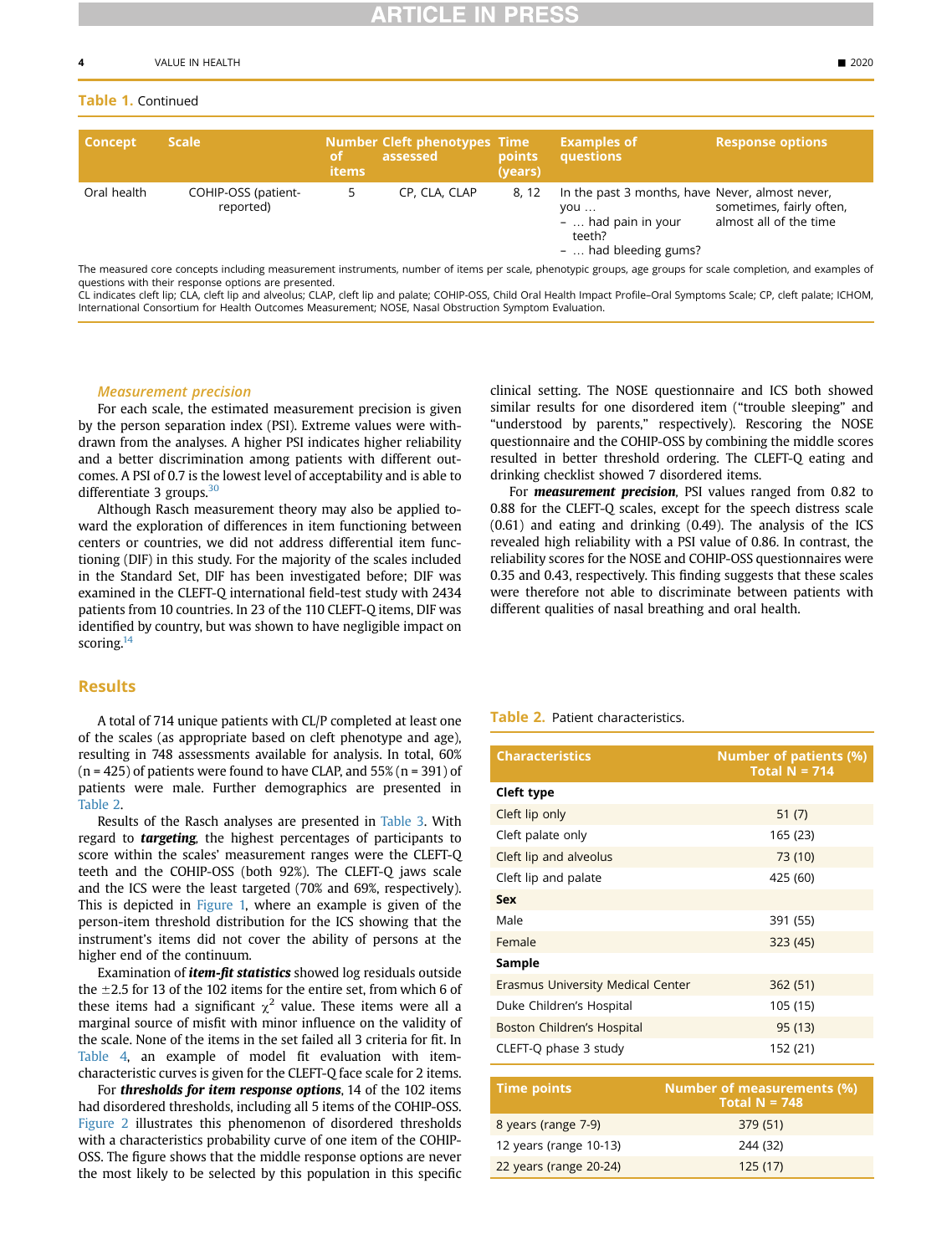| <b>Scale</b>                                                                   | <b>size</b> | Sample Targeting (% within Items outside<br>range) | ± 2.5          | Number of $\chi^2$<br>significant<br>P values | <b>Number of disordered</b><br>thresholds | <b>Person</b><br>separation index |  |
|--------------------------------------------------------------------------------|-------------|----------------------------------------------------|----------------|-----------------------------------------------|-------------------------------------------|-----------------------------------|--|
| CLEFT-Q face                                                                   | 695         | 86                                                 | 3              |                                               | $\Omega$                                  | 0.86                              |  |
| CLEFT-Q teeth                                                                  | 665         | 92                                                 | $\overline{2}$ |                                               | $\mathbf{0}$                              | 0.86                              |  |
| CLEFT-Q jaws                                                                   | 322         | 70                                                 | $\Omega$       | $\Omega$                                      | $\Omega$                                  | 0.84                              |  |
| <b>CLEFT-Q</b><br>psychological                                                | 399         | 77                                                 | $\Omega$       | $\Omega$                                      | $\Omega$                                  | 0.88                              |  |
| CLEFT-Q social                                                                 | 508         | 81                                                 | $\overline{2}$ |                                               | $\mathbf 0$                               | 0.83                              |  |
| CLEFT-Q school                                                                 | 355         | 81                                                 | $\overline{2}$ |                                               | $\mathbf{0}$                              | 0.82                              |  |
| CLEFT-Q speech<br>distress                                                     | 257         | 76                                                 | $\Omega$       | $\Omega$                                      | 0                                         | 0.61                              |  |
| CLEFT-Q speech<br>function                                                     | 274         | 81                                                 | 1              | $\Omega$                                      | $\overline{0}$                            | 0.83                              |  |
| Intelligibility in<br>Context Scale                                            | 210         | 69                                                 | 1              | $\Omega$                                      |                                           | 0.86                              |  |
| CLEFT-Q eating<br>and drinking                                                 | 501         | 74                                                 | 1              |                                               | $\overline{7}$                            | 0.49                              |  |
| <b>NOSE</b>                                                                    | 454         | 72                                                 |                |                                               |                                           | 0.35                              |  |
| COHIP-OSS                                                                      | 426         | 92                                                 | $\Omega$       | $\Omega$                                      | 5                                         | 0.43                              |  |
| $\sim$ $\sim$ $\sim$ $\sim$ $\sim$ $\sim$ $\sim$ $\sim$<br>$-1$ $-1$ $-1$ $-1$ |             |                                                    |                |                                               |                                           |                                   |  |

<span id="page-4-0"></span>Table 3. Scale performance statistics determined with Rasch measurement theory.

COHIP-OSS indicates Child Oral Health Impact Profile–Oral Symptoms Scale; NOSE, Nasal Obstruction Symptom Evaluation.

## **Discussion**

The ICHOM Cleft Lip and Palate Working Group acknowledged the importance of the patient perspective of health and included 12 patient- and parent-reported outcome scales in the ICHOM Standard Set for Cleft Care. These patient- and parent-reported instruments cover the core concepts of facial appearance, psychosocial function, speech, facial function (including eating/ drinking and breathing), and oral health. The instruments were selected based on multiple criteria, including prior published evidence of instrument validation, clinical significance, practicality in implementation, availability, and translation into multiple languages. Although the instruments were previously subject to some degree of validity testing, they have not yet undergone robust psychometric evaluation after implementation in realworld clinical practice. Our study provides the first independent

<span id="page-4-1"></span>Figure 1. Intelligibility in Context Scale person-item threshold distribution. This figure shows the targeting between the items, shown by the histogram in the lower half, and the patient sample, represented by the histogram in the upper half. At the lower end of the continuum the items are not covered by persons (arrow 1), whereas at  $+5$  logit (arrow 2) and at the higher end of the continuum the persons are not covered by the items (arrow 3). This scale would benefit from including items that are more difficult.

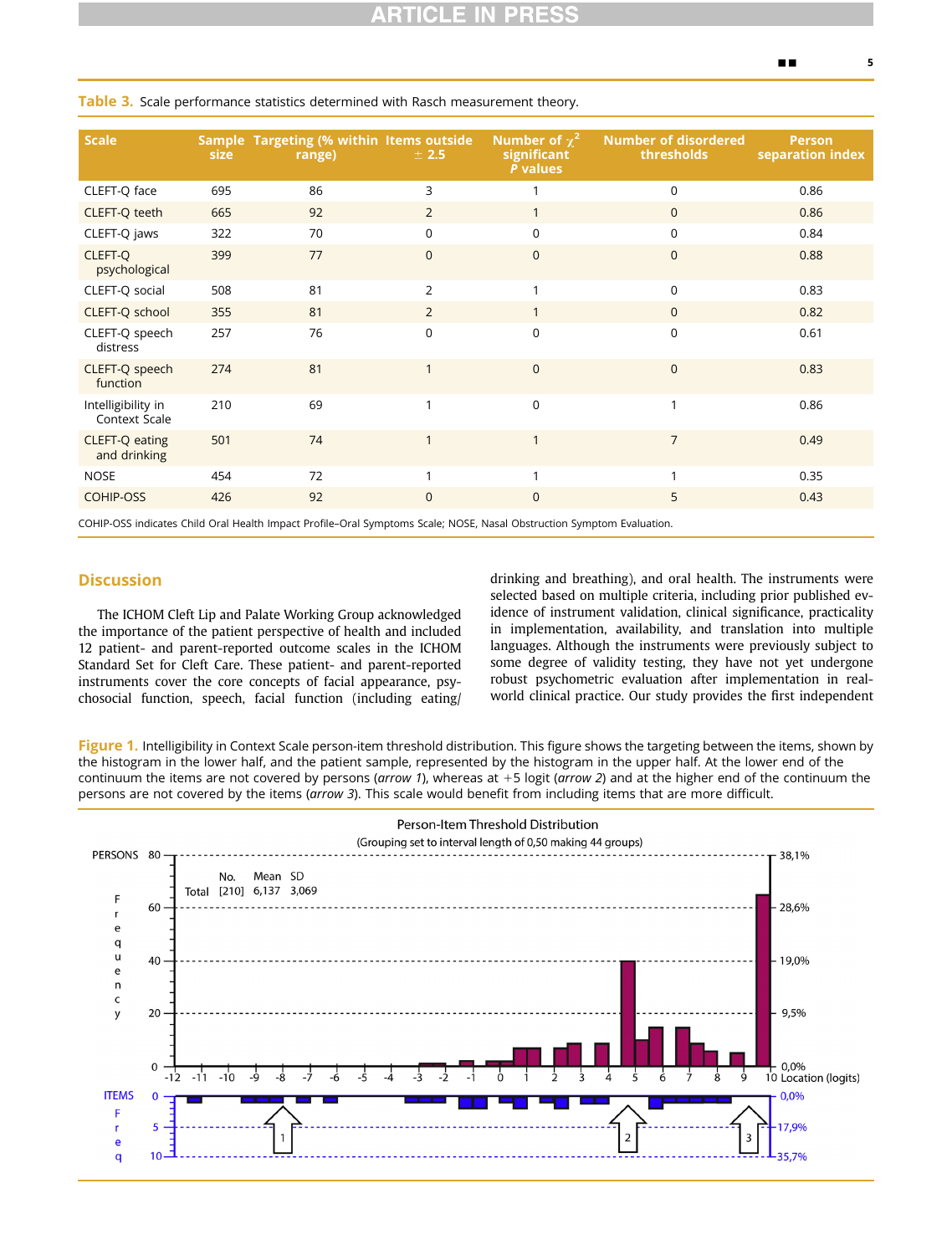#### 6 VALUE IN HEALTH - 2020

## <span id="page-5-0"></span>Table 4. Examination of item fit of 2 CLEFT-Q face scale items.



<span id="page-5-1"></span>The observed values are represented by black dots and the expected values by the curve. High negative fit residuals are associated with redundancy or dependency of items and high positive fit residuals with multidimensionality. \*Significant P value.

evaluation of the psychometric performance of these instruments as used within the context of the ICHOM Standard Set for Cleft Care.

The Rasch analysis showed that the scales relating to the concepts of facial appearance, speech function, and psychosocial function worked properly with high reliability parameters.

## Scales That Lacked Adequate Resolution at the Higher End of the Continuum

The CLEFT-Q speech distress scale, which was incorporated in the set for the evaluation of 12-year-old children and young-adult patients with CP or CLAP phenotypes, showed a slightly lower PSI value than the other CLEFT-Q scales. This is most likely caused by some mistargeting, because a lot of these patients have already completed intensive speech therapy and do not experience speech problems anymore. As a result, reliability of the scale is somewhat compromised without influencing the other psychometric characteristics.

The 7-item ICS is included as a parent-reported outcome measure. It has previously been tested and validated in preschool aged children without cognitive or developmental disorders and has shown to be effective in discriminating children with speech difficulties.<sup>[19](#page-8-2)</sup> In our study, the majority of patients scored high. As a result, a large group of patients is located at the upper extreme of the continuum, and these patients were not targeted by the scale items. This miscalibration of the scale range has the effect of impairing the possibility of accurately determining the patient's intelligibility in context, or of being sensitive to change after speech-related interventions such as revision palatoplasty,

pharyngoplasty, or speech therapy. To improve the ICS, more items are needed at the higher end of the continuum.

## Imbalanced Scales That Performed More Like Checklists

Facial function is covered by the CLEFT-Q eating and drinking checklist and the NOSE questionnaire. The developers of the CLEFT-Q previously reported that the reliability of the eating and drinking checklist was low (PSI  $<$  0.60).<sup>14</sup> Our present study confirms these findings: most items in this questionnaire had disordered thresholds, which is why the creators of the CLEFT-Q emphasize the use of the term "checklist" rather than "scale."

Additionally, the NOSE questionnaire asks the patient how much of a problem some specific symptoms were for the patient over the past month, for example, "nasal blockage" or "trouble breathing through my nose." $18,24$  $18,24$  $18,24$  This is the first evaluation of the psychometric properties of the NOSE questionnaire in children with CL/P and revealed disordered thresholds for the item "trouble sleeping." Prior assessments in adults corroborate that this item contributed least in terms of measuring the construct of the scale. $24$  Anecdotally, cleft clinicians at Erasmus University Medical Center experienced that the phrasing of the NOSE questions was too difficult to understand for children of this young age; parents were often asked to explain what "obstruction of the nose" means or whether they have "trouble sleeping." According to the category probability curves and item-threshold distribution, most children with CL/P experienced no problems breathing through their nose and thus respond at the end of the scale. Experiencing no problems might be incorrect in these patients because they do not know otherwise in view of their congenital nature. A small number of children with severe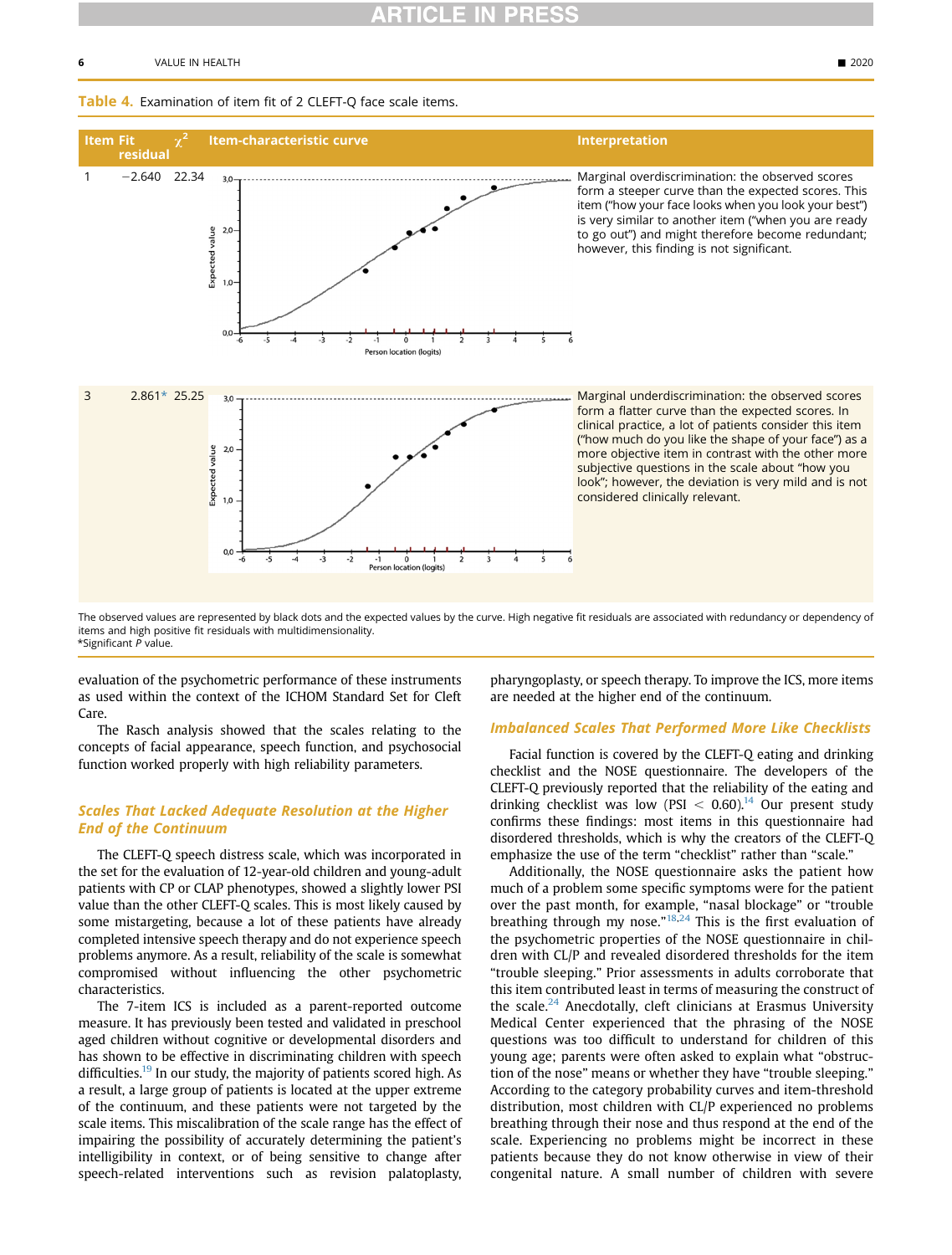<span id="page-6-0"></span>Figure 2. Category probability curve for item 3 (crooked teeth) of the COHIP-OSS showing disordered thresholds. The x axis represents the construct with increasing severity to the right. The y axis shows the probability of choosing the response categories. The middle categories were never the most likely to be selected. COHIP-OSS indicates Child Oral Health Impact Profile – Oral Symptoms Scale.

![](_page_6_Figure_3.jpeg)

problems will score on the other end, whereas the middle options are not sensitive enough to measure small differences between patients. This finding was underlined by a very low PSI indicating no more than 2 groups can be discriminated with this questionnaire. A similar situation can be seen in a recent application of a modified NOSE questionnaire to investigate the prevalence of nasal obstruction symptoms in children with CL/  $P<sub>1</sub><sup>31</sup>$  $P<sub>1</sub><sup>31</sup>$  $P<sub>1</sub><sup>31</sup>$  Modifications included a longer recall period of 12 months and questions and answers being rephrased from "problems" to "concerns." For the analysis of frequencies of NOSE scores and differences between cleft phenotypes, response categories were merged from 5 to 3. With these response options, differences in nasal obstruction severity between unilateral and bilateral CLAP patients were found. This shows that with a small modification of the NOSE questionnaire, discriminative value can be slightly increased to enhance clinical utility. Although this instrument might be useful as a screening tool or symptom checklist in clinical practice, we believe that the NOSE questionnaire in its current form is not sufficient as a pediatric PROM scale and suboptimal for the assessment of the young patient with cleft. In the same manner that the CLEFT-Q eating and drinking checklist is called a checklist rather than a scale, we would encourage that people refer to NOSE as a checklist rather than as a validated scale, as used in the pediatric cleft population.

This phenomenon of performing as a symptom screening tool, rather than a robust scale, also applies to the use of the COHIP-OSS for the assessment of oral health. This instrument measures the patient's view on oral health symptoms and was originally validated in a very heterogeneous sample of patients with diverse conditions affecting oral health, including patients with  $CL/P<sub>17,22</sub>$  $CL/P<sub>17,22</sub>$  $CL/P<sub>17,22</sub>$  $CL/P<sub>17,22</sub>$  In our analysis of 8- and 12-year-old children with CL/P, the COHIP-OSS scale demonstrated low reliability, and all category thresholds were disordered. Most of the children responded at one end of the scale, reporting they "never" had any of the symptoms, except for the item "crooked teeth," which is most often scored as "almost all of the time." The latter can be explained by the fact that 8-year-old children are in mixed dentition, and orthodontic treatment is awaiting. The middle response options of the COHIP-OSS were hardly used. Our findings suggest that either there are too many irrelevant response options, or the 5 options are not distinctive enough. Although this scale has been tested and validated in school-aged children with different types of clefts, our study confirmed the necessity to test and validate measurement instruments when used in different populations and under altered circumstances, because measurement characteristics can differ.<sup>[32](#page-8-13)</sup>

## To Keep or to Discard? That Is the Question

With regard to the use of PROM data for future comparative effectiveness research, it is important to minimize measurement error on outcomes. Therefore, it should be taken into consideration whether the use of poorly validated, not well-understood instruments for children with CL/P, is sufficient enough for measuring the respective outcome domains. In a truly valid scale, all items should measure the same construct, resulting in a sum score that informs patients and healthcare professionals on the overall well-being of the patient regarding the specific construct measured by the scale. The final sum score of a scale can then be used for comparative effectiveness research. When a scale measures subtly different constructs, resulting in a checklist, every single item may be appraised as an independent entity with a separate score, but no overall sum score should be calculated. A checklist can still be relevant for clinical decision making, because individual elements can be intervened upon; however, because of its multidimensionality it is less suitable for outcome comparisons, such as comparing treatment techniques, protocols, or centers, as sum scores are not interpretable. $33,34$  $33,34$ 

An attempt to improve the performances of the CLEFT-Q eating and drinking checklist, COHIP-OSS questionnaire, and NOSE questionnaire by adding items or changing response options could be an option. On the other hand, it may be better to search for (or develop) a different scale that truly fits the concept. If the intended usage of these questionnaires is more akin to a screening tool than a diagnostic tool, then adding a quantitative measurement (eg, nasometry measurement for the assessment of the nasal airway) for the corroboration of poorly scoring children could be considered. If the intended usage of these questionnaires is for outcome comparisons, a conservative option is to remove these 3 checklists from the set. This will reduce burden on patients and will allow the clinicians to focus on the most useful **PROMs**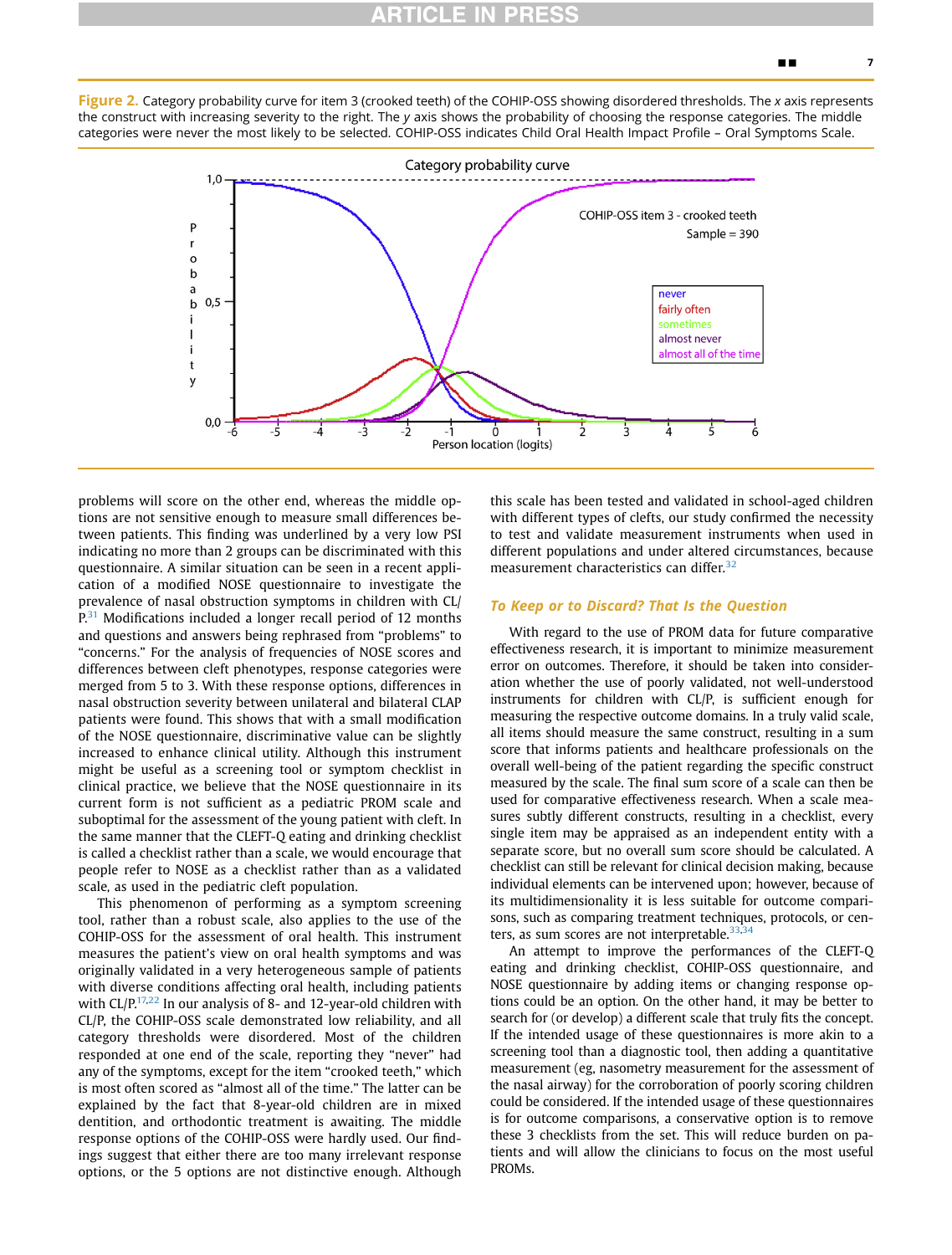Because the ICHOM Standard Set is meant to be measured worldwide, a strength of this study is the international cohort of patients with CL/P resulting in a reflection of the cleft population that is eligible for completing the ICHOM Standard Set; however, a limitation of our study is that low-income countries were not represented in this cohort. Additionally, as a result of the clinical transition phase of implementing the set, some 7-year-old children were asked to complete one or more of the outcome questionnaires, resulting in a slightly broader age range than advised by the ICHOM Reference Guide (age range  $8-9$ ).<sup>[10](#page-7-9)</sup> The ages of eligibility were set at 8, because it is known that children as young as 8 years are able to report on well-being and psychosocial health $35,36$  $35,36$ ; however, given the small number of 7-year-old children included in this study and the large total sample size, we do not expect to find different results. Furthermore, we believe that including these patients in our sample gives a good reflection of daily clinical practice.

## Conclusions

To improve patient-centered care and to facilitate future comparative effectiveness research and quality-improvement endeavors, it is important to include clinically meaningful and scientifically sound measurement instruments in an outcome set. This study found that most of the patient- and parent-reported components recommended by the ICHOM Standard Set for Cleft Care are valid tools for assessing cleft-specific outcomes. Importantly, the CLEFT-Q eating and drinking checklist, the COHIP-OSS, and NOSE questionnaire were not found to be robust enough for outcomes comparisons, and instead work like a checklist rather than a measurement scale. As a result, the concepts of facial function (including eating/drinking and breathing) and oral health are not sufficiently covered by the PROMs included in the ICHOM Standard Set for Cleft Care.

## Supplemental Material

Supplementary data associated with this article can be found in the online version at https: <https://doi.org/10.1016/j.jval.2020.10.019>.

## Article and Author Information

#### Accepted for Publication: October 9, 2020

## Published Online: xxxx

#### doi: [https://doi.org/10.1016/j.jval.2020.10.019](http://doi.org/https://doi.org/10.1016/j.jval.2020.10.019)

Author Affiliations: Department of Oral and Maxillofacial Surgery, Erasmus University Medical Center, Rotterdam, The Netherlands (Apon, Koudstaal, Wolvius); Department of Public Health, Erasmus University Medical Center, Rotterdam, The Netherlands (Leeuwen); Department of Plastic, Maxillofacial and Oral Surgery, Duke Children's Hospital, Durham, North Carolina, USA (Allori); Department of Plastic and Oral Surgery, Boston Children's Hospital, Boston, Massachusetts, USA (Rogers-Vizena); Department of Craniofacial Surgery, Karolinska University Hospital, Stockholm, Sweden (Koudstaal); Modus Outcomes, Letchworth Garden City, United Kingdom (Cano); Department of Pediatrics, McMaster University, Hamilton, Ontario, Canada (Klassen); Department of Plastic and Reconstructive Surgery, Erasmus University Medical Center, Rotterdam, The Netherlands (Versnel).

Address correspondence to: Inge Apon, MD, Department of Oral and Maxillofacial Surgery, Erasmus University Medical Center, NA-building, Room 2401, Postbus 2040, 3000 CA Rotterdam, The Netherlands. Email: [i.apon@erasmusmc.nl](mailto:i.apon@erasmusmc.nl)

Author Contributions: Concept and design: Apon, Allori, Wolvius, Klassen, **Versnel** 

Acquisition of data: Apon, Allori, Rogers-Vizena, Koudstaal, Klassen, Versnel.

Analysis and interpretation of data: Apon, Rogers-Vizena, Wolvius, Cano, Klassen, Versnel.

Drafting of the manuscript: Apon, van Leeuwen, Allori, Rogers-Vizena, Cano, Klassen, Versnel.

Critical revision of the paper for important intellectual content: van Leeuwen, Allori, Rogers-Vizena, Koudstaal, Wolvius, Cano, Klassen, Versnel. Statistical analysis: Apon, Cano, Klassen.

Provision of study materials or patients: Koudstaal, Klassen, Versnel. Obtaining funding: Koudstaal, Versnel.

Administrative, technical, or logistic support: van Leeuwen.

Supervision: van Leeuwen, Koudstaal, Cano, Klassen, Versnel.

Conflict of Interest Disclosures: Dr Cano is co-owner of Modus Outcomes and reported having a patent BODY-Q copyright will receive a share of any license revenues as royalties based on the inventor sharing policy. Dr Klassen reported receiving grants from the Canadian Institutes of Health Research during the conduct of the study, and personal fees from Allergan outside the submitted work. In addition, Dr Klassen reported having a patent CLEFT-Q and copyright is pending. No other disclosures were reported.

Funding/Support: Dr Klassen received a financial grant of the Canadian Institutes of Health Research to support this research.

Role of the Funder/Sponsor: The funder had no role in the design and conduct of the study; collection, management, analysis, and interpretation of the data; preparation, review, or approval of the manuscript; and decision to submit the manuscript for publication.

Acknowledgement: We are grateful for all the help provided by Jet de Gier, Mona Haj, Anna Miroshnychenko, Charlene Rae, Karl Sanchez, Linda van der Sluijs, and Mariska van Veen-van der Hoek. We are thankful for the support provided by the Canadian Institutes of Health Research.

## REFERENCES

- <span id="page-7-0"></span>1. [Tanaka SA, Mahabir RC, Jupiter DC, Menezes JM. Updating the epidemiology of](http://refhub.elsevier.com/S1098-3015(20)34468-5/sref1) [cleft lip with or without cleft palate.](http://refhub.elsevier.com/S1098-3015(20)34468-5/sref1) Plast Reconstr Surg. 2012;129(3):511e–518e.
- <span id="page-7-1"></span>[International Perinatal Database of Typical Oral Clefts Working Group.](http://refhub.elsevier.com/S1098-3015(20)34468-5/sref2) [Prevalence at birth of cleft lip with or without cleft palate: data from the](http://refhub.elsevier.com/S1098-3015(20)34468-5/sref2) [International Perinatal Database of Typical Oral Clefts.](http://refhub.elsevier.com/S1098-3015(20)34468-5/sref2) Cleft Palate Craniofac J. [2011;48\(1\):66](http://refhub.elsevier.com/S1098-3015(20)34468-5/sref2)–81.
- <span id="page-7-2"></span>3. [Fadeyibi IO, Coker OA, Zacchariah MP, Fasawe A, Ademiluyi SA. Psychosocial](http://refhub.elsevier.com/S1098-3015(20)34468-5/sref3) [effects of cleft lip and palate on Nigerians: the Ikeja-Lagos experience.](http://refhub.elsevier.com/S1098-3015(20)34468-5/sref3) J Plast Surg Hand Surg[. 2012;46\(1\):13](http://refhub.elsevier.com/S1098-3015(20)34468-5/sref3)–18.
- <span id="page-7-3"></span>4. [Kirschner RE, LaRossa D. Cleft lip and palate.](http://refhub.elsevier.com/S1098-3015(20)34468-5/sref4) Otolaryngol Clin North Am. [2000;33\(6\):1191](http://refhub.elsevier.com/S1098-3015(20)34468-5/sref4)–1215. v-vi.
- <span id="page-7-4"></span>5. [Bearn D, Mildinhall S, Murphy T, et al. Cleft lip and palate care in the United](http://refhub.elsevier.com/S1098-3015(20)34468-5/sref5) Kingdom – [the Clinical Standards Advisory Group \(CSAG\) Study. Part 4:](http://refhub.elsevier.com/S1098-3015(20)34468-5/sref5) [outcome comparisons, training, and conclusions.](http://refhub.elsevier.com/S1098-3015(20)34468-5/sref5) Cleft Palate Craniofac J. [2001;38\(1\):38](http://refhub.elsevier.com/S1098-3015(20)34468-5/sref5)–43.
- <span id="page-7-5"></span>6. [Shaw WC, Semb G, Nelson P, et al. The Eurocleft project 1996-2000: over](http://refhub.elsevier.com/S1098-3015(20)34468-5/sref6)view. J Craniomaxillofac Surg. 2001;29(3):131–[140. discussion 141-132](http://refhub.elsevier.com/S1098-3015(20)34468-5/sref6).
- <span id="page-7-6"></span>7. [Stock NM, Feragen KB. Psychological adjustment to cleft lip and/or palate: a](http://refhub.elsevier.com/S1098-3015(20)34468-5/sref7) [narrative review of the literature.](http://refhub.elsevier.com/S1098-3015(20)34468-5/sref7) Psychol Health. 2016;31(7):777–813.
- <span id="page-7-7"></span>8. [Russell K, Long Jr RE, Hathaway R, et al. The Americleft study: an inter-center](http://refhub.elsevier.com/S1098-3015(20)34468-5/sref8) [study of treatment outcomes for patients with unilateral cleft lip and palate](http://refhub.elsevier.com/S1098-3015(20)34468-5/sref8) [part 5. General discussion and conclusions.](http://refhub.elsevier.com/S1098-3015(20)34468-5/sref8) Cleft Palate Craniofac J. [2011;48\(3\):265](http://refhub.elsevier.com/S1098-3015(20)34468-5/sref8)–270.
- <span id="page-7-8"></span>9. [Rautio J, Andersen M, Bolund S, et al. Scandcleft randomised trials of primary](http://refhub.elsevier.com/S1098-3015(20)34468-5/sref9) [surgery for unilateral cleft lip and palate: 2. Surgical results.](http://refhub.elsevier.com/S1098-3015(20)34468-5/sref9) J Plast Surg Hand Surg[. 2017;51\(1\):14](http://refhub.elsevier.com/S1098-3015(20)34468-5/sref9)–20.
- <span id="page-7-9"></span>10. International Consortium of Health Outcomes Measurement (ICHOM). Data collection reference guide. https://ichom.org/fi[les/medical-conditions/cleft](https://ichom.org/files/medical-conditions/cleft-lip-palate/cleft-lip-palate-reference-guide.pdf)[lip-palate/cleft-lip-palate-reference-guide.pdf](https://ichom.org/files/medical-conditions/cleft-lip-palate/cleft-lip-palate-reference-guide.pdf).
- <span id="page-7-11"></span>11. Arora J, Haj M. Implementing ICHOM's Standard Sets of Outcomes: Cleft Lip and Palate at Erasmus University Medical Centre in the Netherlands. London: International Consortium for Health Outcomes Measurement (ICHOM), December 2016. [www.ichom.org](http://www.ichom.org).
- [Porter ME. A strategy for health care reform](http://refhub.elsevier.com/S1098-3015(20)34468-5/sref12) toward a value-based system. N Engl J Med[. 2009;361\(2\):109](http://refhub.elsevier.com/S1098-3015(20)34468-5/sref12)–112.
- [Allori AC, Kelley T, Meara JG, et al. A standard set of outcome measures for the](http://refhub.elsevier.com/S1098-3015(20)34468-5/sref13) [comprehensive appraisal of cleft care.](http://refhub.elsevier.com/S1098-3015(20)34468-5/sref13) Cleft Palate Craniofac J. [2017;54\(5\):540](http://refhub.elsevier.com/S1098-3015(20)34468-5/sref13)–554.
- <span id="page-7-10"></span>14. [Klassen AF, Wong Riff KW, Longmire NM, et al. Psychometric](http://refhub.elsevier.com/S1098-3015(20)34468-5/sref14) findings and [normative values for the CLEFT-Q based on 2434 children and young adult](http://refhub.elsevier.com/S1098-3015(20)34468-5/sref14) [patients with cleft lip and/or palate from 12 countries.](http://refhub.elsevier.com/S1098-3015(20)34468-5/sref14) CMAJ. [2018;190\(15\):E455](http://refhub.elsevier.com/S1098-3015(20)34468-5/sref14)–E462.